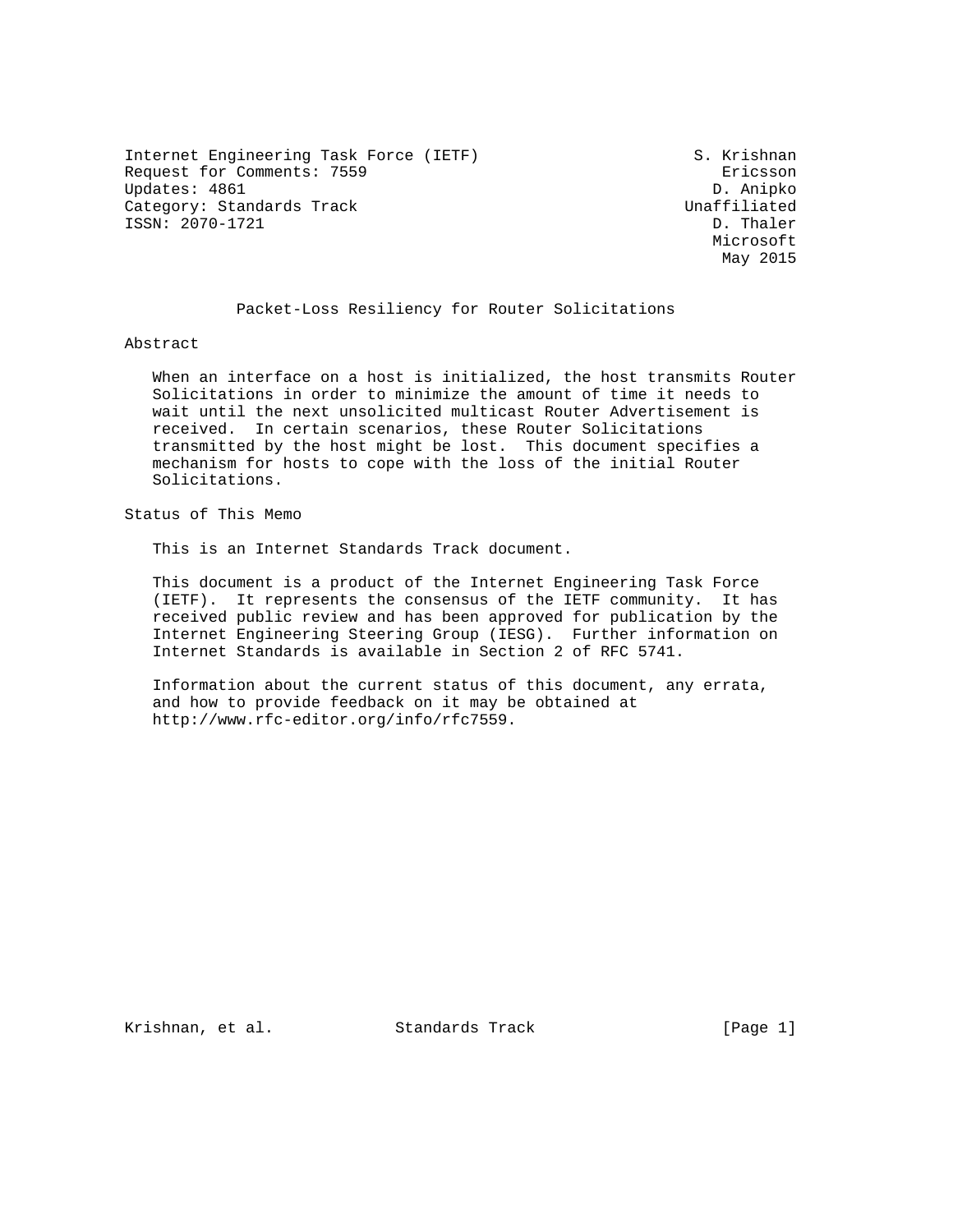## Copyright Notice

 Copyright (c) 2015 IETF Trust and the persons identified as the document authors. All rights reserved.

 This document is subject to BCP 78 and the IETF Trust's Legal Provisions Relating to IETF Documents (http://trustee.ietf.org/license-info) in effect on the date of publication of this document. Please review these documents carefully, as they describe your rights and restrictions with respect to this document. Code Components extracted from this document must include Simplified BSD License text as described in Section 4.e of the Trust Legal Provisions and are provided without warranty as described in the Simplified BSD License.

Table of Contents

| 1.1. Conventions Used in This Document 3  |                           |
|-------------------------------------------|---------------------------|
|                                           | $\overline{\phantom{a}3}$ |
|                                           | $\overline{\phantom{a}}$  |
| 3. Configuring the Use of Retransmissions | $\overline{4}$            |
|                                           | $\overline{4}$            |
|                                           | $\overline{4}$            |
|                                           |                           |
| 6.1. Normative References 5               |                           |
| 6.2. Informative References 5             |                           |
|                                           |                           |
|                                           | -6                        |
|                                           |                           |

## 1. Introduction

 As specified in [RFC4861], when an interface on a host is initialized, in order to obtain Router Advertisements quickly, a host transmits up to MAX\_RTR\_SOLICITATIONS (3) Router Solicitation (RS) messages, each separated by at least RTR\_SOLICITATION\_INTERVAL (4) seconds. In certain scenarios, these Router Solicitations transmitted by the host might be lost. For example, the host is connected to a bridged residential gateway over Ethernet or Wi-Fi. LAN connectivity is achieved at interface initialization, but the upstream WAN connectivity is not active yet. In this case, the host just gives up after the initial RS retransmits.

 Once the initial RSs are lost, the host gives up and assumes that there are no routers on the link as specified in Section 6.3.7 of [RFC4861]. The host will not have any form of Internet connectivity until the next unsolicited multicast Router Advertisement is received. These Router Advertisements are transmitted at most

Krishnan, et al. Standards Track [Page 2]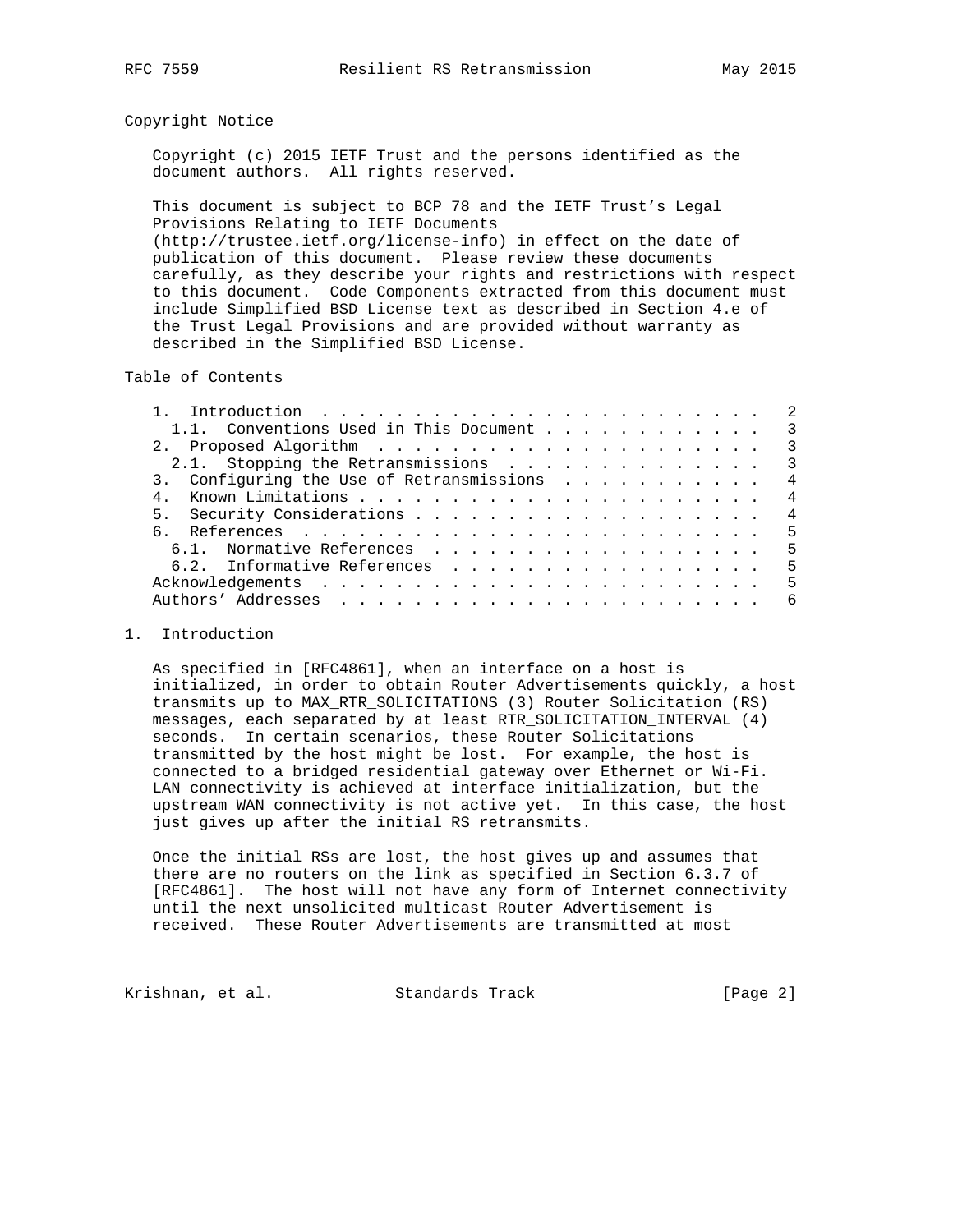MaxRtrAdvInterval seconds apart (maximum value 1800 seconds). Thus, in the worst-case scenario a host would be without any connectivity for 30 minutes. This delay may be unacceptable in some scenarios.

1.1. Conventions Used in This Document

 The key words "MUST", "MUST NOT", "REQUIRED", "SHALL", "SHALL NOT", "SHOULD", "SHOULD NOT", "RECOMMENDED", "MAY", and "OPTIONAL" in this document are to be interpreted as described in [RFC2119].

2. Proposed Algorithm

 To achieve resiliency to packet loss, the host needs to continue retransmitting the Router Solicitations until it receives a Router Advertisement, or until it is willing to accept that no router exists. If the host continues retransmitting the RSs at RTR\_SOLICITATION\_INTERVAL second intervals, it may cause excessive network traffic if a large number of such hosts exists. To achieve resiliency while keeping the aggregate network traffic low, the host can use some form of exponential backoff algorithm to retransmit the RSs.

 Hosts complying to this specification MUST use the exponential backoff algorithm for retransmits that is described in Section 14 of [RFC3315] in order to continuously retransmit the Router Solicitations until a Router Advertisement is received. The hosts SHOULD use the following variables as input to the retransmission algorithm:

 IRT (Initial Retransmission Time): 4 seconds MRT (Maximum Retransmission Time): 3600 seconds MRC (Maximum Retransmission Count): 0 MRD (Maximum Retransmission Duration): 0

 The initial value IRT was chosen to be in line with the current retransmission interval (RTR\_SOLICITATION\_INTERVAL) that is specified by [RFC4861], and the maximum retransmission time MRT was chosen to be in line with the new value of SOL\_MAX\_RT as specified by [RFC7083]. This is to ensure that the short-term behavior of the RSs is similar to what is experienced in current networks, and that longer-term persistent retransmission behavior trends towards being similar to that of DHCPv6 [RFC3315] [RFC7083].

2.1. Stopping the Retransmissions

 On multicast-capable links, the hosts following this specification SHOULD stop retransmitting the RSs when Router Discovery is successful (i.e., an RA with a non-zero Router Lifetime that results

Krishnan, et al. Standards Track [Page 3]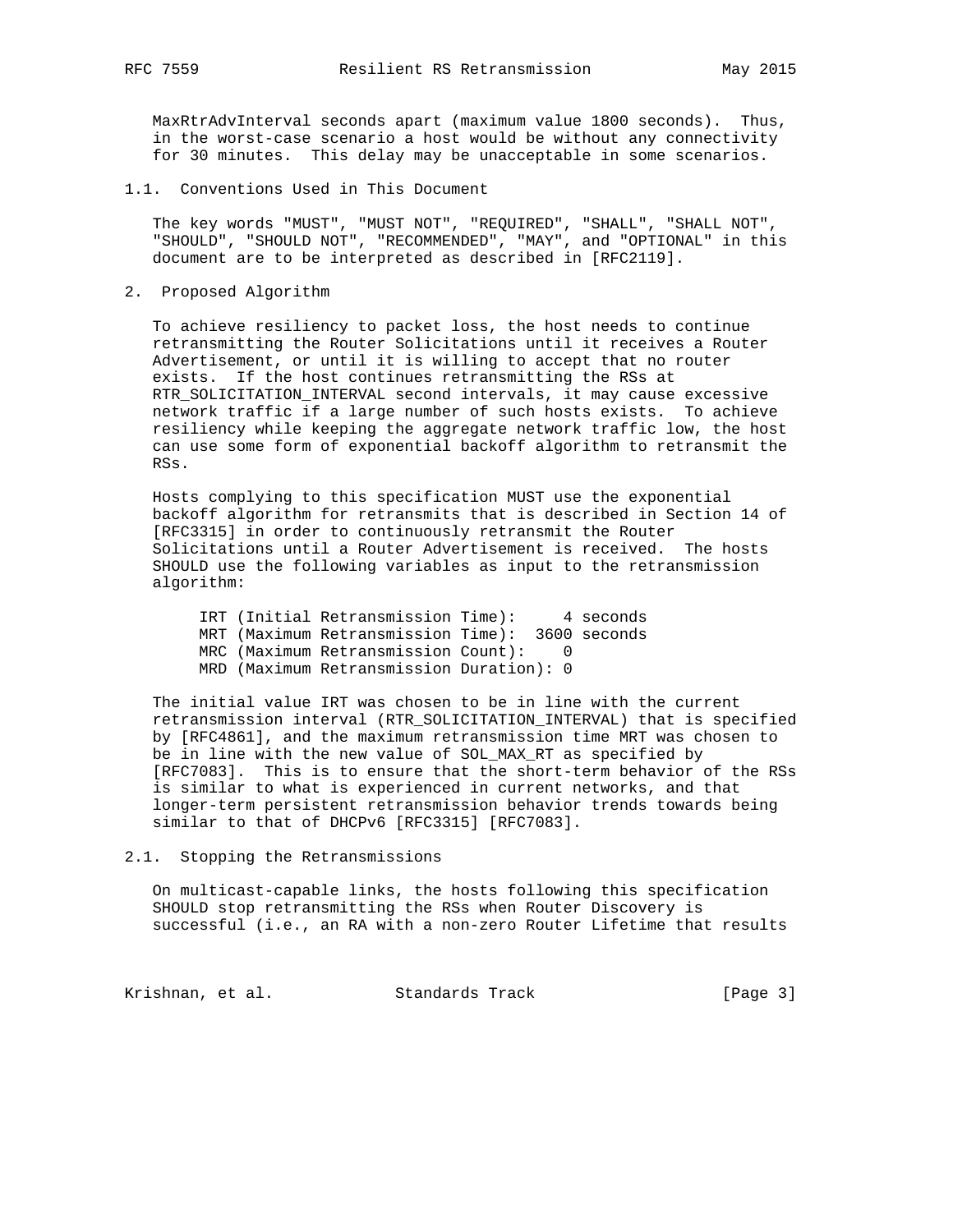in a default route is received). If an RA is received from a router and it does not result in a default route (i.e., Router Lifetime is zero), the host MUST continue retransmitting the RSs.

 On non-multicast links, the hosts following this specification MUST continue retransmitting the RSs even after an RA that results in a default route is received. This is required because, in such links, sending an RA can only be triggered by an RS. Please note that such links have special mechanisms for sending RSs as well. For example, the mechanism specified in Section 8.3.4 of the Intra-Site Automatic Tunnel Addressing Protocol (ISATAP) [RFC5214] unicasts the RSs to specific routers.

3. Configuring the Use of Retransmissions

 Implementations of this specification are encouraged to provide a configuration option to enable or disable potentially infinite RS retransmissions. If a configuration option is provided, it MUST enable RS retransmissions by default. Providing an option to enable/ disable retransmissions on a per-interface basis allows network operators to configure RS behavior in the most applicable way for each connected link.

4. Known Limitations

 When an IPv6-capable host attaches to a network that does not have IPv6 enabled, it transmits 3 (MAX\_RTR\_SOLICITATIONS) Router Solicitations as specified in [RFC4861]. If it receives no Router Advertisements, it assumes that there are no routers present on the link and it ceases to send further RSs. With the mechanism specified in this document, the host will continue to retransmit RSs indefinitely at the rate of approximately 1 RS per hour. It is unclear how to differentiate between such a network with no IPv6 routers and a link where an IPv6 router is temporarily unreachable but could become reachable in the future.

5. Security Considerations

 This document does not present any additional security issues beyond those discussed in [RFC4861] and those RFCs that update [RFC4861].

Krishnan, et al. Standards Track [Page 4]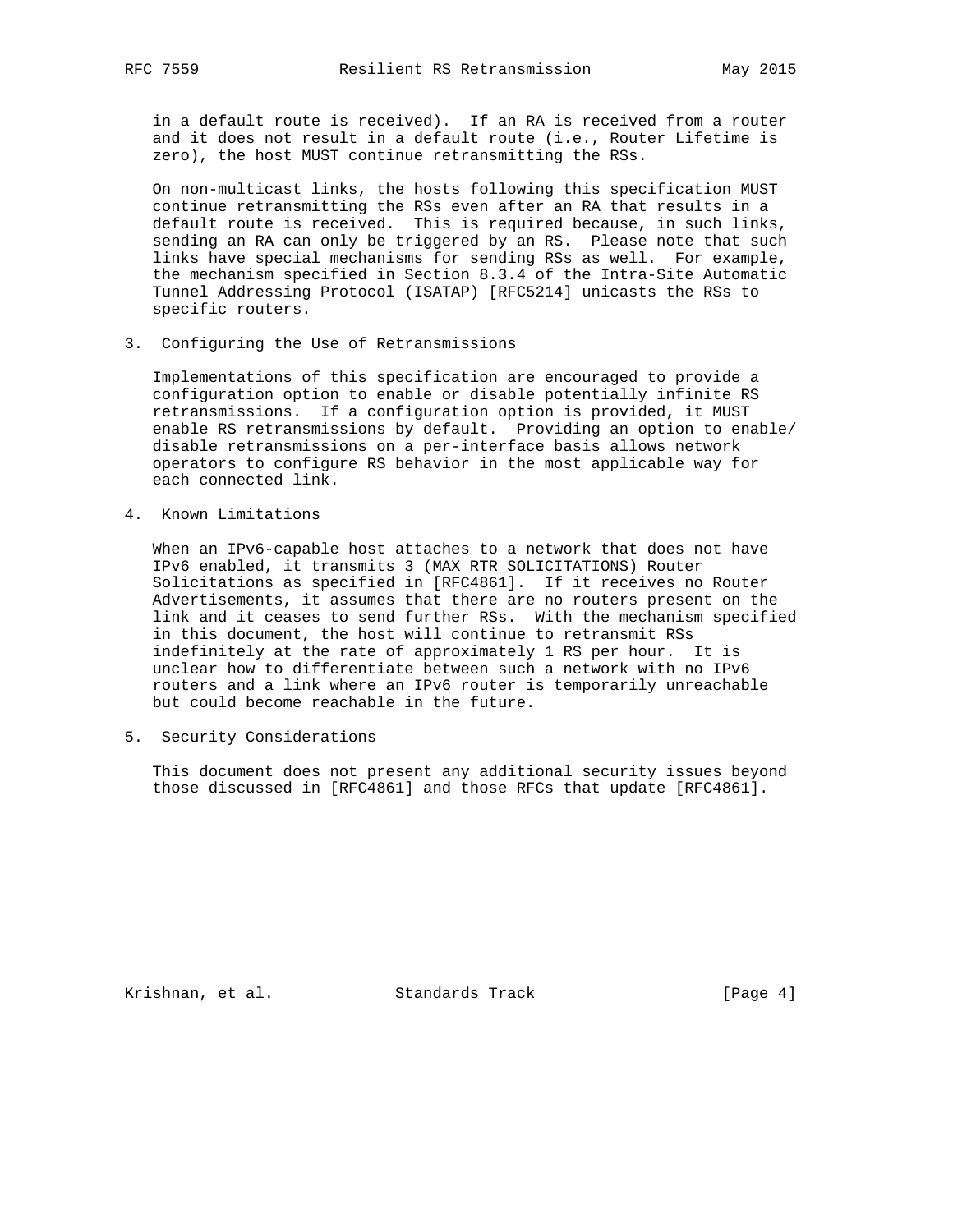# 6. References

- 6.1. Normative References
	- [RFC2119] Bradner, S., "Key words for use in RFCs to Indicate Requirement Levels", BCP 14, RFC 2119, DOI 10.17487/RFC2119, March 1997, <http://www.rfc-editor.org/info/rfc2119>.
	- [RFC3315] Droms, R., Ed., Bound, J., Volz, B., Lemon, T., Perkins, C., and M. Carney, "Dynamic Host Configuration Protocol for IPv6 (DHCPv6)", RFC 3315, DOI 10.17487/RFC3315, July 2003, <http://www.rfc-editor.org/info/rfc3315>.
	- [RFC4861] Narten, T., Nordmark, E., Simpson, W., and H. Soliman, "Neighbor Discovery for IP version 6 (IPv6)", RFC 4861, DOI 10.17487/RFC4861, September 2007, <http://www.rfc-editor.org/info/rfc4861>.
	- [RFC7083] Droms, R., "Modification to Default Values of SOL\_MAX\_RT and INF\_MAX\_RT", RFC 7083, DOI 10.17487/RFC7083, November 2013, <http://www.rfc-editor.org/info/rfc7083>.

## 6.2. Informative References

 [RFC5214] Templin, F., Gleeson, T., and D. Thaler, "Intra-Site Automatic Tunnel Addressing Protocol (ISATAP)", RFC 5214, DOI 10.17487/RFC5214, March 2008, <http://www.rfc-editor.org/info/rfc5214>.

#### Acknowledgements

 The authors would like to thank Steve Baillargeon, Erik Kline, Andrew Yourtchenko, Ole Troan, Erik Nordmark, Lorenzo Colitti, Thomas Narten, Ran Atkinson, Allison Mankin, Les Ginsberg, Brian Carpenter, Barry Leiba, Brian Haberman, Spencer Dawkins, Alia Atlas, Stephen Farrell, and Mehmet Ersue for their reviews and suggestions that made this document better.

Krishnan, et al. Standards Track [Page 5]